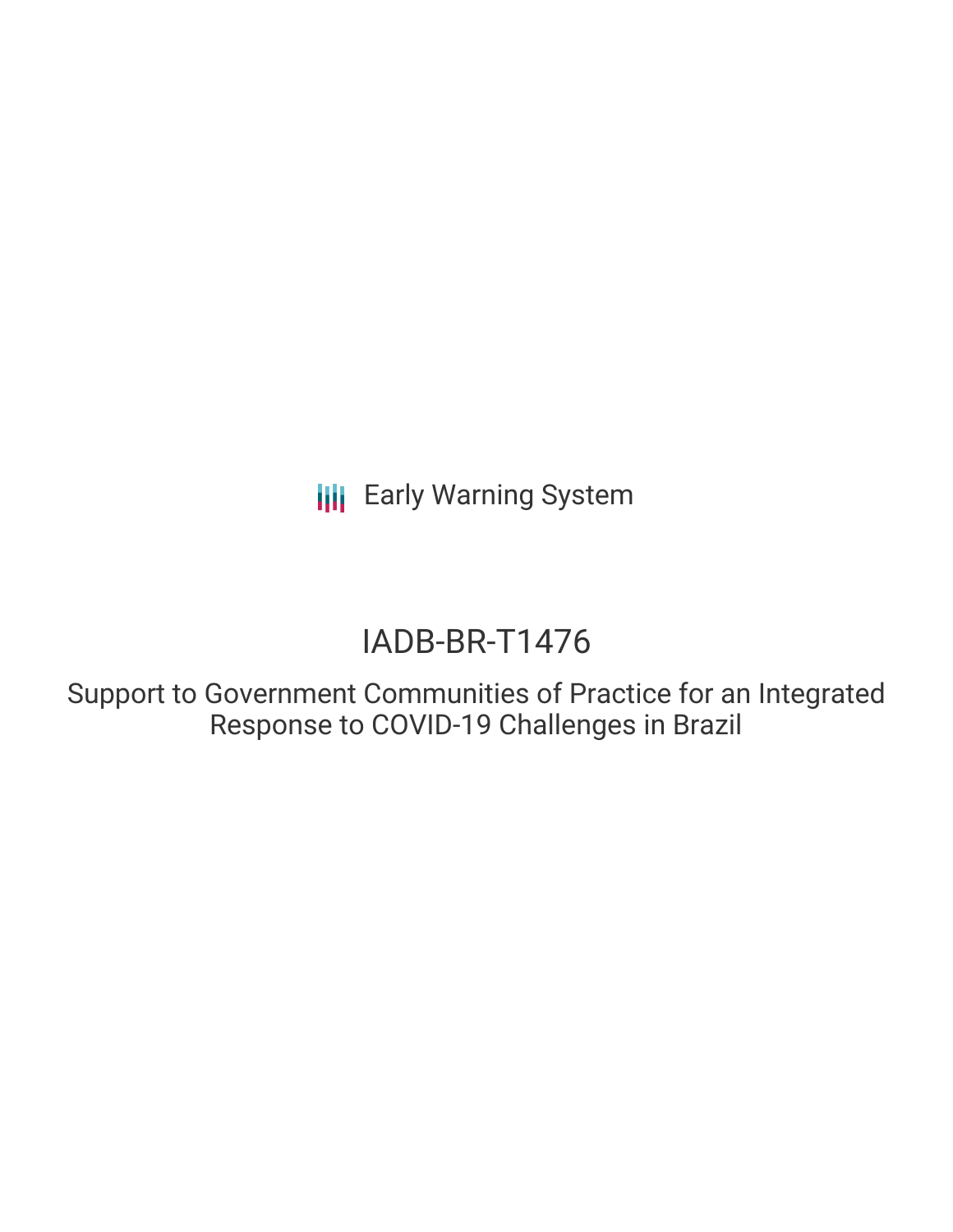

### Early Warning System IADB-BR-T1476

### **Quick Facts**

| <b>Countries</b>               | Brazil                                 |
|--------------------------------|----------------------------------------|
| <b>Financial Institutions</b>  | Inter-American Development Bank (IADB) |
| <b>Status</b>                  | Approved                               |
| <b>Bank Risk Rating</b>        | C.                                     |
| <b>Borrower</b>                | <b>Government of Brazil</b>            |
| <b>Sectors</b>                 | <b>Education and Health</b>            |
| <b>Investment Amount (USD)</b> | $$0.15$ million                        |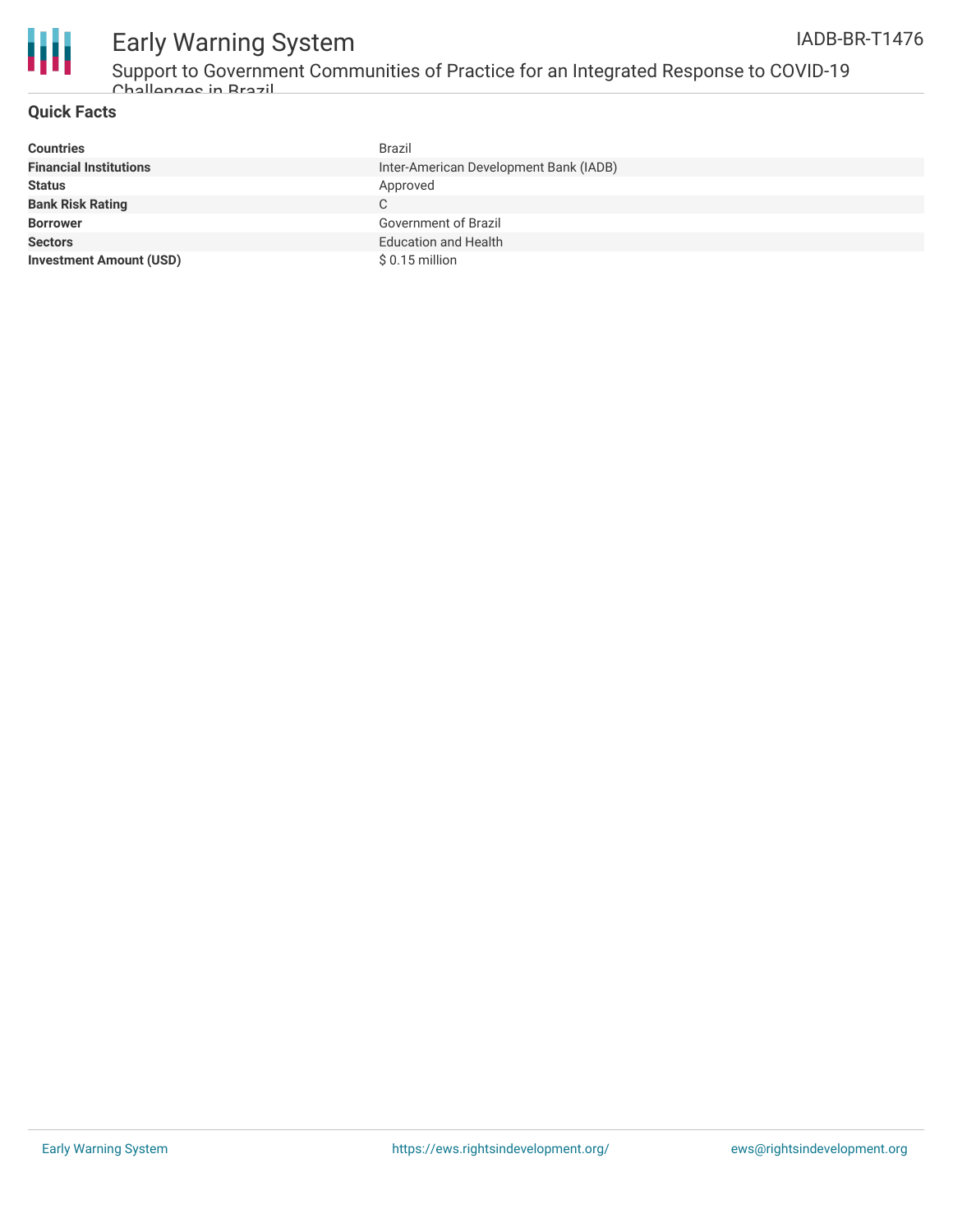

#### Early Warning System Support to Government Communities of Practice for an Integrated Response to COVID-19 Challenges in Brazil IADB-BR-T1476

### **Project Description**

The objective of this operation is to support the consolidation and/or the establishment of communities of practices to foster collaboration and knowledge exchange among countries and subnational governments to identify, adapt, and scale-up best practices to improve critical pillars of the response to COVID-19, with the aim of improving current practices, facilitating the adoption of promising initiatives, promoting a more integrated response, and reducing the fragmentation amongst different states and municipalities.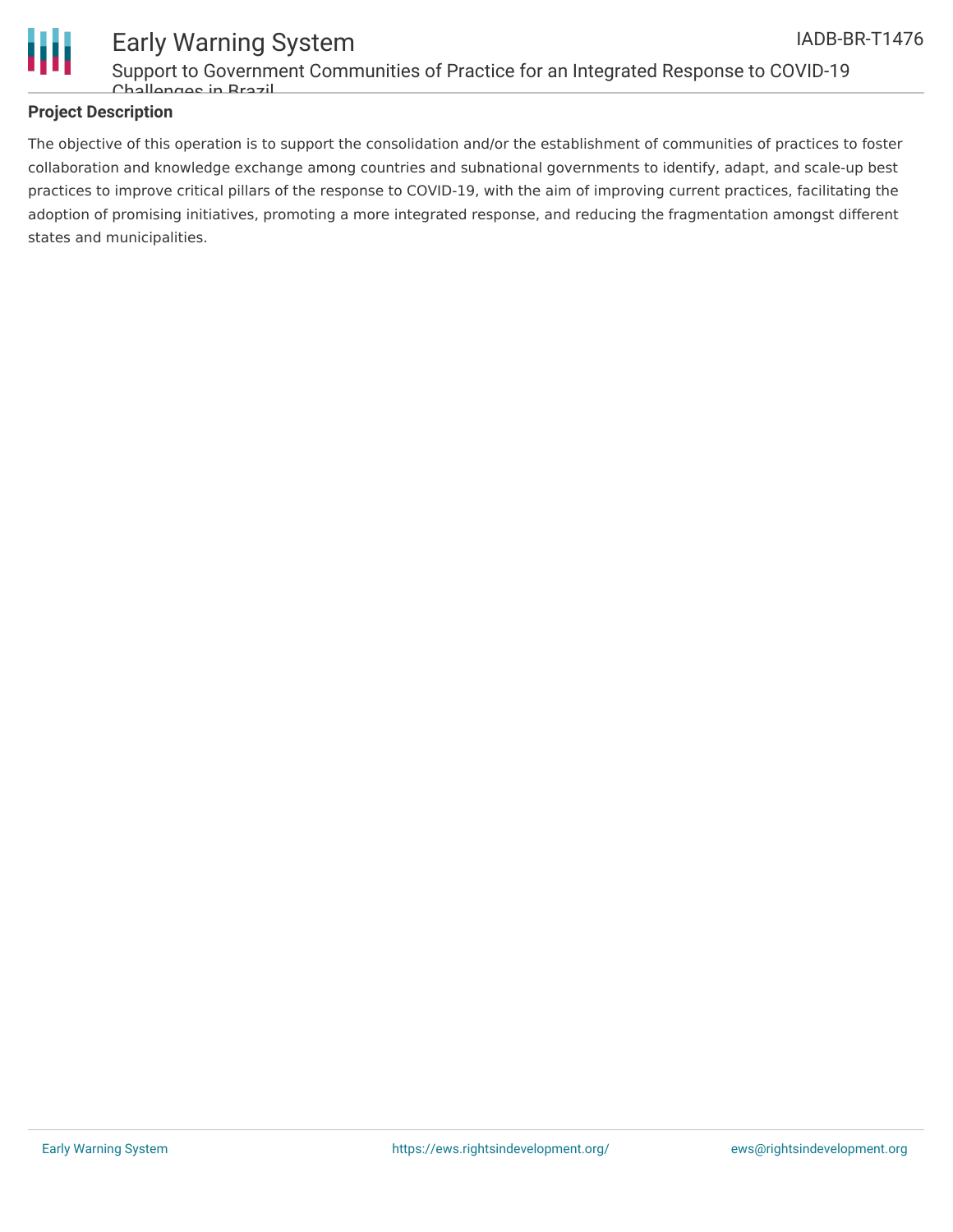

# Early Warning System

Support to Government Communities of Practice for an Integrated Response to COVID-19 Challangae in Brazil

### **Investment Description**

• Inter-American Development Bank (IADB)